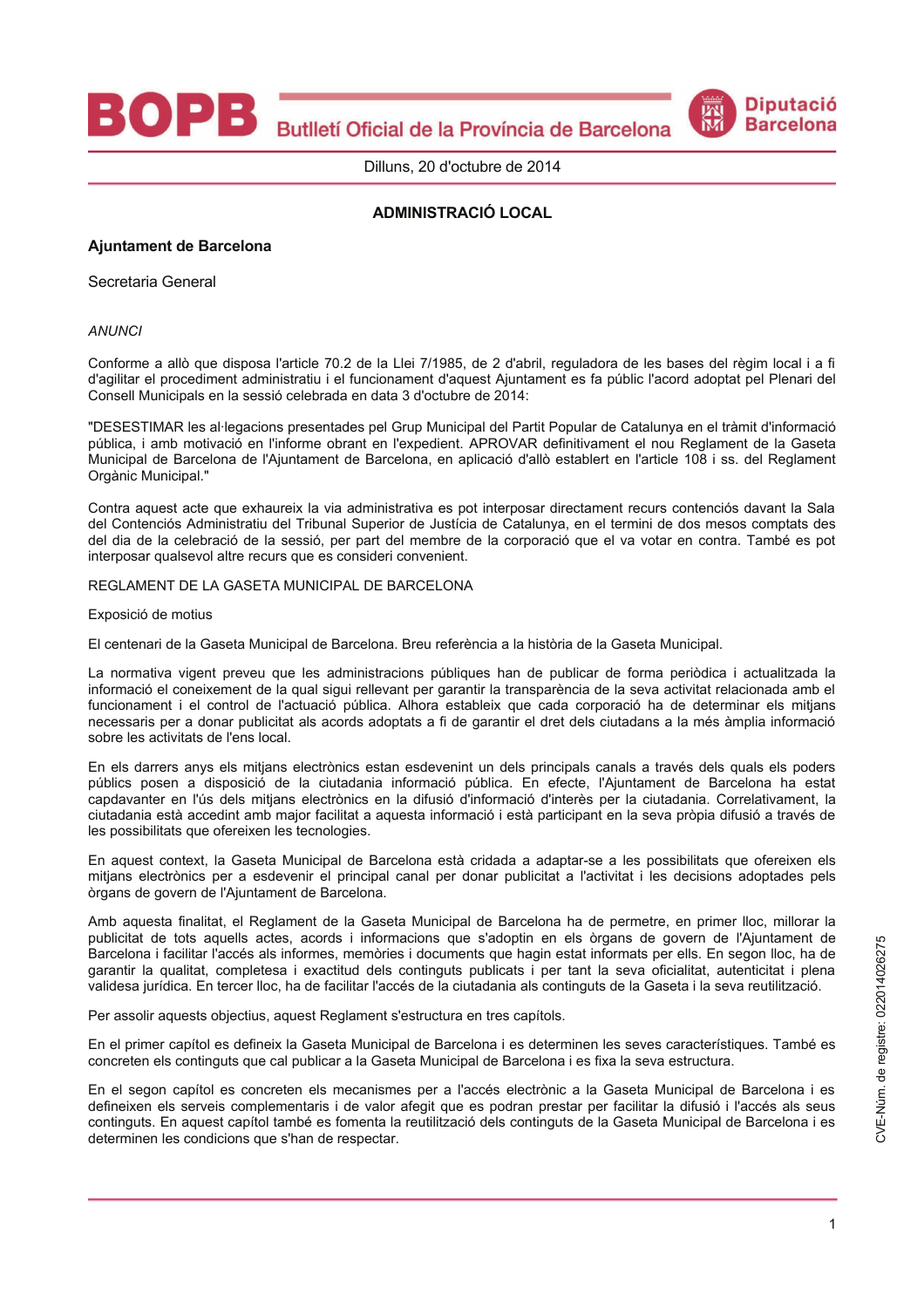Dilluns, 20 d'octubre de 2014

En el tercer capítol es regula el procediment establert per a la publicació de la Gaseta Municipal de Barcelona i es determinen les funcions de la unitat gestora de la Gaseta Municipal de Barcelona. Aquest procediment persegueix garantir que la publicació de la Gaseta Municipal de Barcelona compleixi amb tots els principis i requisits definits per aquest Reglament.

Capítol I

La Gaseta Municipal de Barcelona

Art. 1. Objecte

L'objecte d'aquest reglament és regular la Gaseta Municipal de Barcelona com a servei públic per la difusió a través de mitians electrònics de totes les disposicions, actes, informacions i anuncis que han de ser objecte de publicació oficial per part de l'Ajuntament de Barcelona.

Art. 2. La Gaseta Municipal de Barcelona

1. La Gaseta Municipal de Barcelona es publica a la seu electrònica de l'Ajuntament de Barcelona.

2. La difusió de la Gaseta Municipal de Barcelona a través de mitjans electrònics és un servei públic, d'accés universal, continu i gratuït.

3. La difusió de la Gaseta Municipal de Barcelona a través de mitians electrònics té caràcter oficial i autèntic i plena validesa jurídica. La difusió de la Gaseta Municipal de Barcelona serà l'únic mitjà de publicitat oficial en aquells casos previstos en la legislació vigent.

Art. 3. Característiques de la Gaseta Municipal de Barcelona

1. La Gaseta Municipal de Barcelona es publica de forma contínua i permanent.

2. La Gaseta Municipal de Barcelona es publica en llengua catalana.

3. La Gaseta Municipal de Barcelona garanteix la completesa i exactitud dels seus continguts respecte a allò aprovat pels òrgans competents.

4. L'autenticitat, la integritat i la inalterabilitat del contingut de la Gaseta Municipal de Barcelona es garanteix a través de l'ús dels mecanismes de signatura electrònica previstos a l'Ordenanca Reguladora de l'Administració Electrònica.

5. La Gaseta Municipal de Barcelona es publica d'acord amb els principis d'accessibilitat, interoperabilitat i neutralitat tecnològica.

6. La unitat gestora de la Gaseta Municipal de Barcelona elaborarà una carta de serveis en la que es concretaran els compromisos de qualitat amb què es prestaran els diferents serveis i els criteris per a poder-ne fer el seguiment.

Art. 4. Continguts i estructura de la Gaseta Municipal de Barcelona

1. La Gaseta Municipal de Barcelona difon totes les disposicions, acords, actes, informacions i anuncis que han de ser objecte de publicació oficial en virtut dels principis de transparència, publicitat i de seguretat jurídica previstos en la legislació vigent.

Es podran publicar altres actes, informacions i anuncis que hagin estat adoptats o informats pels òrgans de govern municipal per a facilitar el seu millor coneixement i difusió sens perjudici que es publiquin a través d'altres canals.

Altres administracions públiques i l'Administració de justícia podran sol·licitar la publicació d'anuncis a la Gaseta Municipal de Barcelona quan sigui d'interès per als veïns i veïnes de Barcelona.

2. La publicació en el Butlletí Oficial de la Província determina el còmput dels terminis per a l'entrada en vigor de les disposicions i per a l'eficàcia dels actes i anuncis que s'hi publiquen. Tot i això i en la mesura que la legislació així ho estableixi i per als supòsits en què així es concreti, la data de la seva publicació en la gaseta municipal de Barcelona determinarà els efectes i requeriments esmentats en el present article.

3. La seu electrònica de la Gaseta Municipal de Barcelona consta d'una capçalera, índex i seccions.

4. A la capçalera hi figura la denominació 'Gaseta Municipal', l'escut de l'Ajuntament de Barcelona i la data oficial.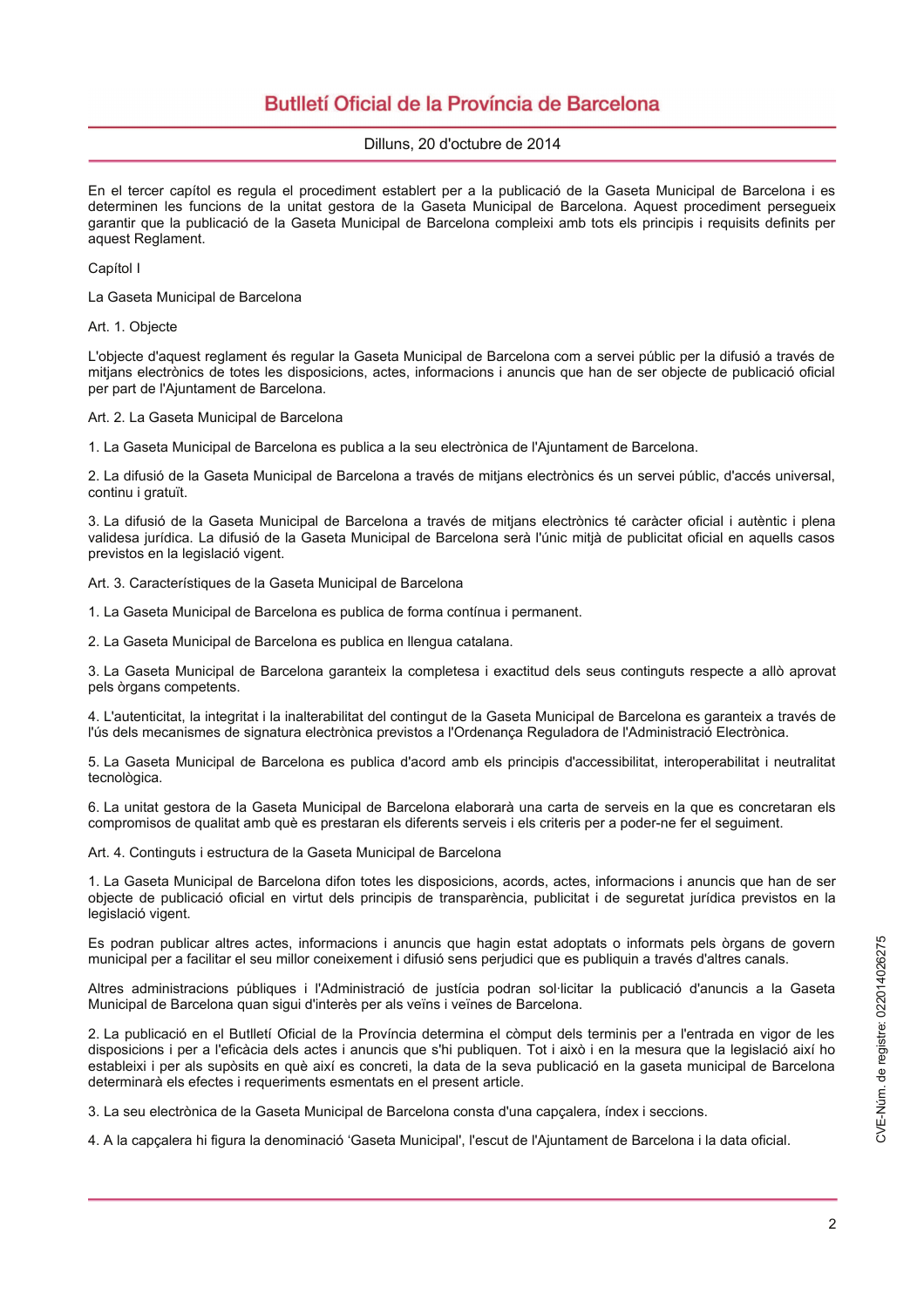## Dilluns, 20 d'octubre de 2014

5. La Gaseta Municipal de Barcelona s'ordena en les següents seccions i subseccions el contingut de les quals serà fixat per Instrucció de l'Alcalde:

- a) Consell Municipal
- b) Comissió de Govern
- c) Comissions del Consell Municipal
- d) Consells Municipals de Districte
- e) Disposicions generals
- f) Consell de Ciutat
- g) Cartipàs
- h) Convenis
- i) Personal
- i) Altres anuncis

6. La configuració de cadascuna de les seccions i subseccions s'ha de realitzar agrupant els diferents textos per l'òrgan del que procedeixin, el seu contingut i la data de la seva adopció, segons l'ordre establert en l'apartat anterior.

7. A cada document publicat hi ha de figurar la capcalera de la Gaseta Municipal de Barcelona, la data de publicació i un codi de verificació electrònica que ha de permetre contrastar la seva autenticitat i integritat.

#### Capítol II

Difusió, accés i reutilització de la Gaseta Municipal de Barcelona

Art. 5. Difusió de la Gaseta Municipal de Barcelona a la seu electrònica

1. La ciutadania té dret a accedir gratuïtament a la Gaseta Municipal de Barcelona i a la base de dades que faciliti la consulta dels documents que inclou.

2. La ciutadania pot accedir als documents inclosos en la Gaseta Municipal de Barcelona i fer-ne una còpia en suport paper.

3. Les còpies digitals dels documents publicats a la Gaseta Municipal de Barcelona tenen la consideració de còpies autèntiques sempre que estiguin signades electrònicament per la unitat gestora de la Gaseta Municipal de Barcelona.

4. Les còpies en suport paper dels documents publicats a la Gaseta Municipal de Barcelona tenen la consideració de còpies autèntiques sempre que incloquin el codi de verificació electrònica.

Art. 6. Difusió multiplataforma de la Gaseta Municipal de Barcelona

1. La Gaseta Municipal de Barcelona es publicarà en els formats que facilitin la seva lectura en dispositius mòbils.

2. La unitat gestora de la Gaseta Municipal de Barcelona ha de vetllar per difondre els continguts de la Gaseta Municipal de Barcelona a través d'altres mitjans electrònics i aplicacions que facilitin la màxima difusió adaptant-se al progrés i a l'ús social de les tecnologies.

Art. 7. Consulta i accés presencial

1. La Gaseta Municipal de Barcelona es pot consultar presencialment i de forma lliure i gratuïta a les Oficines d'Atenció Ciutadana, a la Biblioteca General de l'Ajuntament de Barcelona i a les biblioteques de la Xarxa de Biblioteques de Barcelona.

2. Les Oficines d'Atenció Ciutadana han d'oferir l'assistència necessària per a la cerca, obtenció de la còpia electrònica en el dispositiu que s'aporti i la còpia en paper, mitiancant, si s'escau, la contraprestació que sigui procedent, del documents publicats a la Gaseta Municipal de Barcelona.

Art. 8. Serveis complementaris i de valor afegit de la Gaseta Municipal de Barcelona

1. L'Ajuntament de Barcelona pot oferir els següents serveis:

a) Subscripció a la Gaseta Municipal de Barcelona.

b) Alertes per mitjans electrònics amb informació personalitzada sobre diferents continguts de la Gaseta Municipal de Barcelona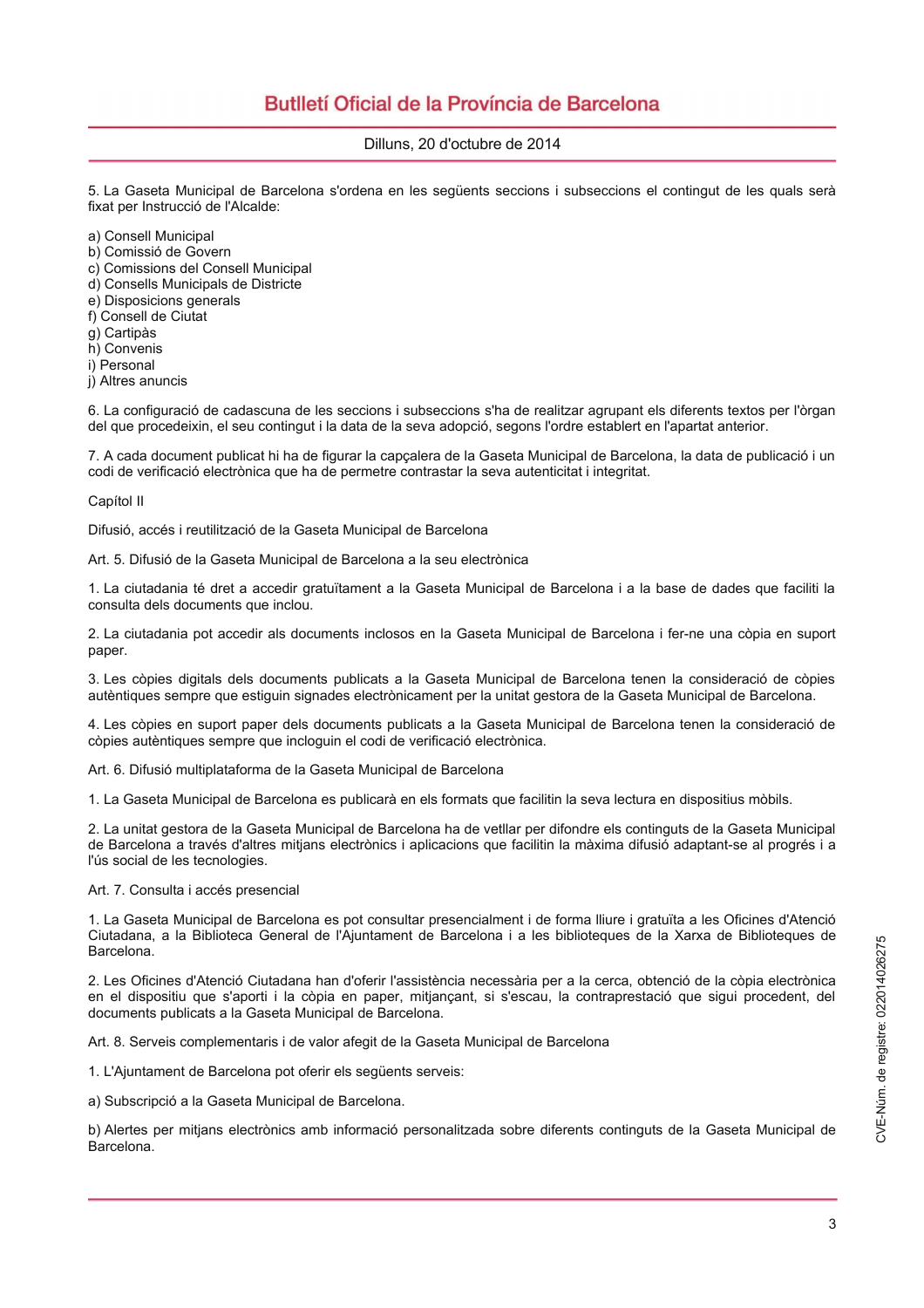# Butlletí Oficial de la Província de Barcelona

## Dilluns, 20 d'octubre de 2014

c) Informació personalitzada i actualitzada via RSS sobre diferents continguts de la Gaseta Municipal de Barcelona.

d) Bases de dades de disposicions, actes i documents publicats a la Gaseta Municipal de Barcelona.

e) Edició electrònica de repertoris, textos consolidats i disposicions i documents d'especial interès.

f) Obtenció de còpies en paper dels documents publicats a la Gaseta Municipal de Barcelona a les Oficines d'Atenció Ciutadana.

2. Les ordenances fiscals fixaran les contraprestacions que caldrà satisfer per a l'obtenció dels serveis complementaris i de valor afegit.

Art. 9. Reutilització dels continguts de la Gaseta Municipal de Barcelona

1. Els continguts de la Gaseta Municipal de Barcelona poden ser reutilitzats, amb finalitats comercials o no comercials, respectant les condicions indicades en el sequent apartat.

2. La reutilització de la Gaseta Municipal de Barcelona se sotmet a les següents condicions:

a) indicar la data de la darrera actualització.

b) no alterar el contingut de la informació.

c) no desnaturalitzar el sentit de la informació.

d) citar la font de la informació.

e) conservar, no alterar ni suprimir les metadades sobre la data d'actualització i les condicions de reutilització incorporades, en el seu cas, en el document difós.

Art. 10. Protecció de les dades personals

La unitat gestora de la Gaseta Municipal de Barcelona ha d'adoptar les mesures tècniques necessàries per garantir l'adequada protecció de les dades de caràcter personal que continguin els documents publicats a la Gaseta Municipal de Barcelona.

Capítol III

Procediment per la publicació de la Gaseta Municipal de Barcelona

Art. 11. Unitat gestora de la Gaseta Municipal de Barcelona

La unitat gestora de la Gaseta Municipal de Barcelona és responsable de:

a) Editar la Gaseta Municipal de Barcelona.

b) Garantir l'autenticitat, integritat i inalterabilitat de la Gaseta Municipal de Barcelona que es publiqui a la seu electrònica.

c) Vetllar pel compliment dels principis i normes del Reglament.

d) Gestionar el registre de persones facultades per ordenar la inserció de textos a la Gaseta Municipal de Barcelona.

e) Definir el format i l'estructura de la informació a publicar.

f) Custodiar l'arxiu de les ordres d'inserció.

Art. 12. Obligació de publicar

La unitat gestora de la Gaseta Municipal de Barcelona ha de publicar tots els textos que li remetin les persones facultades per ordenar-ne la inserció.

Art. 13. Procediment per la publicació a la Gaseta Municipal de Barcelona

1. Les persones facultades per ordenar la inserció de textos a la Gaseta Municipal de Barcelona han de remetre a la unitat gestora el text a publicar signat electrònicament d'acord amb l'estructura definida.